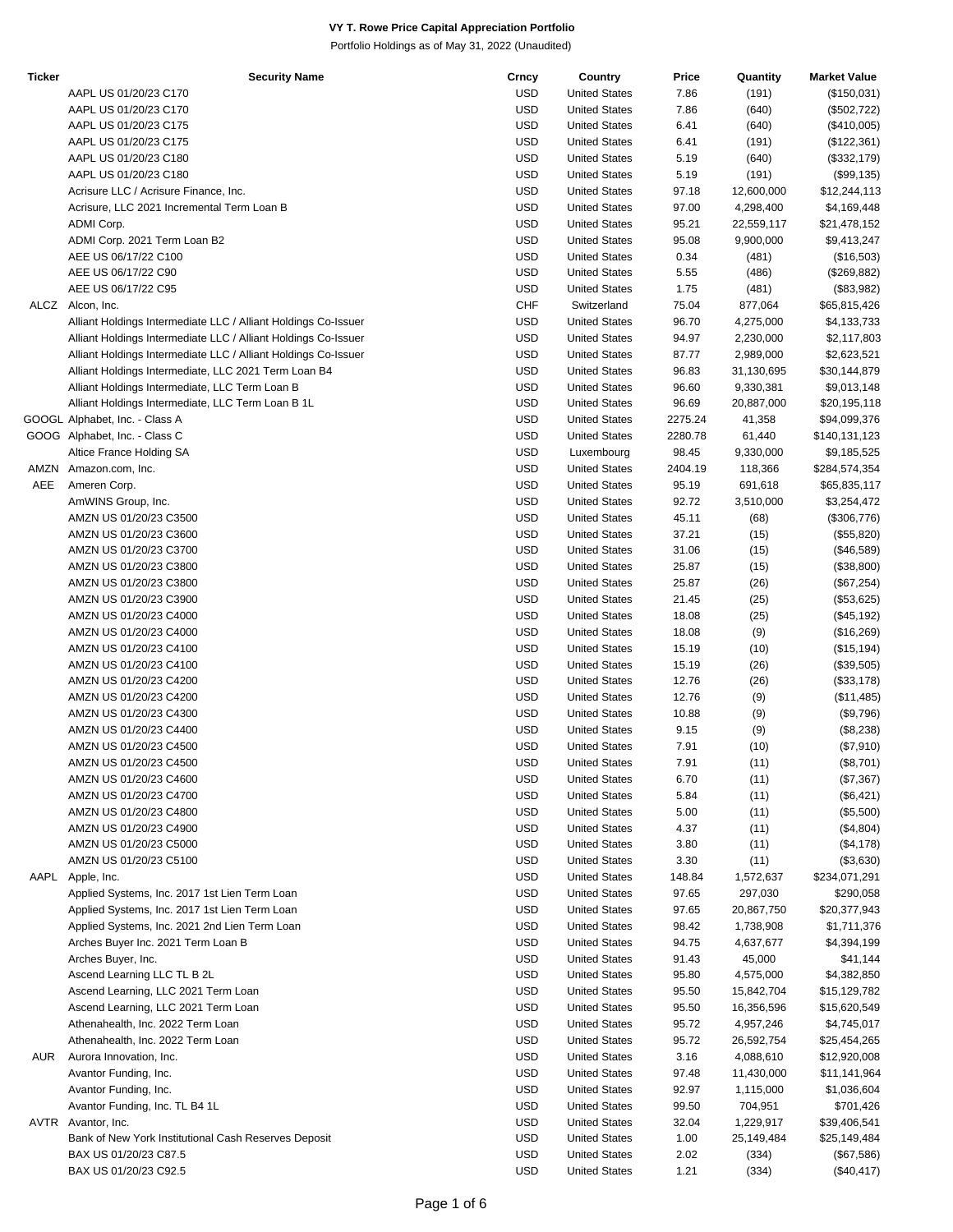| Ticker     | <b>Security Name</b>                                                                | Crncy      | Country              | Price  | Quantity   | <b>Market Value</b> |
|------------|-------------------------------------------------------------------------------------|------------|----------------------|--------|------------|---------------------|
|            | BAX US 01/20/23 C97.5                                                               | <b>USD</b> | <b>United States</b> | 0.74   | (334)      | (\$24,773)          |
| BAX        | Baxter International, Inc.                                                          | <b>USD</b> | <b>United States</b> | 76.05  | 100,200    | \$7,620,210         |
|            | BDX US 01/20/23 C260                                                                | <b>USD</b> | <b>United States</b> | 21.35  | (152)      | (\$324,520)         |
|            | BDX US 01/20/23 C280                                                                | <b>USD</b> | <b>United States</b> | 13.30  | (156)      | (\$207,480)         |
|            | BDX US 01/20/23 C290                                                                | <b>USD</b> | <b>United States</b> | 10.30  | (156)      | (\$160,680)         |
| BDX        | Becton Dickinson & Co.                                                              | <b>USD</b> | <b>United States</b> | 255.80 | 625,523    | \$160,008,783       |
|            |                                                                                     | <b>USD</b> | <b>United States</b> | 94.52  |            |                     |
|            | Black Knight InfoServ LLC                                                           |            |                      |        | 2,100,000  | \$1,985,004         |
|            | Booz Allen Hamilton, Inc.                                                           | <b>USD</b> | <b>United States</b> | 93.77  | 1,520,000  | \$1,425,336         |
|            | Catalent Pharma Solutions, Inc.                                                     | <b>USD</b> | <b>United States</b> | 98.98  | 875,000    | \$866,075           |
|            | Catalent Pharma Solutions, Inc.                                                     | <b>USD</b> | <b>United States</b> | 89.98  | 3,051,000  | \$2,745,198         |
|            | Catalent Pharma Solutions, Inc.                                                     | <b>USD</b> | <b>United States</b> | 89.96  | 1,605,000  | \$1,443,874         |
|            | CTLT Catalent, Inc.                                                                 | <b>USD</b> | <b>United States</b> | 103.06 | 445,049    | \$45,866,750        |
|            | CCO Holdings LLC / CCO Holdings Capital Corp.                                       | <b>USD</b> | <b>United States</b> | 100.33 | 2,125,000  | \$2,132,087         |
|            | CCO Holdings LLC / CCO Holdings Capital Corp.                                       | <b>USD</b> | <b>United States</b> | 98.70  | 44,545,000 | \$43,964,356        |
|            | CCO Holdings LLC / CCO Holdings Capital Corp.                                       | <b>USD</b> | <b>United States</b> | 97.02  | 45,653,000 | \$44,292,541        |
|            | Cedar Fair L.P.                                                                     | <b>USD</b> | <b>United States</b> | 96.70  | 13,970,000 | \$13,509,269        |
|            | Cedar Fair L.P.                                                                     | <b>USD</b> | <b>United States</b> | 99.02  | 350,000    | \$346,555           |
|            | Cedar Fair L.P. / Canada's Wonderland Co. / Magnum Management Corp. / Millennium Op | <b>USD</b> | <b>United States</b> | 98.69  | 10,835,000 | \$10,692,845        |
|            | Cedar Fair L.P. / Canada's Wonderland Co. / Magnum Management Corp. / Millennium Op | <b>USD</b> | <b>United States</b> | 101.64 | 5,665,000  | \$5,758,161         |
|            | Cedar Fair L.P. / Canada's Wonderland Co. / Magnum Management Corp. / Millennium Op | <b>USD</b> | <b>United States</b> | 97.77  | 16,455,000 | \$16,088,712        |
|            | SCHW Charles Schwab Corp. - Series D                                                | <b>USD</b> | <b>United States</b> | 25.34  | 23,000     | \$582,820           |
|            | Clarios Global L.P.                                                                 | <b>USD</b> | Canada               | 100.84 | 2,719,000  | \$2,741,942         |
|            | Clarios Global L.P. / Clarios US Finance Co.                                        | <b>USD</b> | <b>United States</b> | 100.43 | 3,708,000  | \$3,724,056         |
|            |                                                                                     |            |                      |        |            |                     |
|            | Clarios Global L.P. / Clarios US Finance Co.                                        | <b>USD</b> | <b>United States</b> | 99.84  | 11,970,000 | \$11,950,848        |
|            | Clarivate / Camelot Finance SA TL B 1L                                              | <b>USD</b> | <b>United States</b> | 96.98  | 17,503,438 | \$16,973,959        |
|            | Clarivate Science Holdings Corp.                                                    | <b>USD</b> | <b>United States</b> | 89.72  | 1,280,000  | \$1,148,442         |
|            | Clarivate Science Holdings Corp.                                                    | <b>USD</b> | <b>United States</b> | 90.84  | 4,176,000  | \$3,793,585         |
| <b>CMS</b> | CMS Energy Corp.                                                                    | <b>USD</b> | <b>United States</b> | 25.63  | 572,534    | \$14,674,046        |
| <b>CMS</b> | CMS Energy Corp.                                                                    | <b>USD</b> | <b>United States</b> | 25.43  | 718,938    | \$18,282,593        |
| <b>CMS</b> | CMS Energy Corp.                                                                    | <b>USD</b> | <b>United States</b> | 71.04  | 552,785    | \$39,269,846        |
| <b>COO</b> | Cooper Cos., Inc.                                                                   | <b>USD</b> | <b>United States</b> | 350.74 | 23,225     | \$8,145,937         |
|            | CoreLogic, Inc.                                                                     | <b>USD</b> | <b>United States</b> | 86.12  | 2,100,000  | \$1,808,415         |
|            | CoreLogic, Inc. TL 2L                                                               | <b>USD</b> | <b>United States</b> | 87.50  | 1,040,000  | \$910,000           |
|            | CoreLogic, Inc. TL B 1L                                                             | <b>USD</b> | <b>United States</b> | 92.35  | 17,691,100 | \$16,337,731        |
| DHR        | Danaher Corp.                                                                       | <b>USD</b> | <b>United States</b> | 263.82 | 768,360    | \$202,708,735       |
|            | Delta Air Lines, Inc. / SkyMiles IP Ltd.                                            | <b>USD</b> | <b>United States</b> | 99.82  | 12,155,841 | \$12,134,029        |
|            | Delta Air Lines, Inc. / SkyMiles IP Ltd.                                            | <b>USD</b> | <b>United States</b> | 99.94  | 7,010,000  | \$7,005,639         |
|            | Domino's Pizza Master Issuer LLC 2017-1A A23                                        | <b>USD</b> | <b>United States</b> | 97.78  | 7,825,648  | \$7,651,703         |
|            |                                                                                     | <b>USD</b> |                      |        |            |                     |
|            | Domino's Pizza Master Issuer LLC 2018-1A A2I                                        |            | <b>United States</b> | 99.35  | 7,324,350  | \$7,276,764         |
|            | Domino's Pizza Master Issuer LLC 2019-1A A2                                         | <b>USD</b> | <b>United States</b> | 92.75  | 3,626,525  | \$3,363,530         |
|            | EMBC Embecta Corp.                                                                  | <b>USD</b> | <b>United States</b> | 24.78  | 9,280      | \$229,958           |
|            | Emerald TopCo Inc Term Loan                                                         | <b>USD</b> | <b>United States</b> | 95.23  | 24,986,070 | \$23,794,035        |
|            | Entegris, Inc. 2022 Term Loan B                                                     | <b>USD</b> | <b>United States</b> | 99.00  | 13,321,399 | \$13,188,185        |
| EOG        | EOG Resources, Inc.                                                                 | <b>USD</b> | <b>United States</b> | 136.96 | 138,000    | \$18,900,480        |
| EFX        | Equifax, Inc.                                                                       | <b>USD</b> | <b>United States</b> | 202.58 | 242,294    | \$49,083,919        |
|            | <b>EURO</b>                                                                         | <b>EUR</b> | Eurozone             | 0.93   | 212,808    | \$228,460           |
|            | Eyecare Partners LLC TL 1L                                                          | <b>USD</b> | <b>United States</b> | 93.53  | 128,000    | \$119,720           |
|            | Eyecare Partners LLC TL 1L                                                          | <b>USD</b> | <b>United States</b> | 93.53  | 1,372,000  | \$1,283,248         |
|            | Eyecare Partners LLC TL 1L                                                          | <b>USD</b> | <b>United States</b> | 93.84  | 1,666,562  | \$1,563,965         |
|            | FB US 09/16/22 C345                                                                 | <b>USD</b> | <b>United States</b> | 0.12   | (108)      | (\$1,298)           |
|            | FB US 09/16/22 C360                                                                 | <b>USD</b> | <b>United States</b> | 0.07   | (108)      | (\$799)             |
|            | Filtration Group - TL B 1L                                                          | <b>EUR</b> | <b>United States</b> | 103.06 | 9,341,374  | \$9,627,285         |
|            | Filtration Group Corp. 2018 1st Lien Term Loan                                      | <b>USD</b> | United Kingdom       | 96.75  |            |                     |
|            |                                                                                     |            |                      |        | 5,386,434  | \$5,211,375         |
|            | Filtration Group Corporation 2021 Incremental Term Loan                             | <b>USD</b> | <b>United States</b> | 96.25  | 7,922,993  | \$7,625,881         |
|            | Formula One TL B3 1L                                                                | <b>USD</b> | <b>United States</b> | 99.19  | 37,950,000 | \$37,641,656        |
| <b>FTV</b> | Fortive Corp.                                                                       | <b>USD</b> | <b>United States</b> | 61.77  | 2,834,424  | \$175,082,370       |
|            | Four Seasons Hotels Ltd. - TL B 1L                                                  | <b>USD</b> | Canada               | 99.84  | 5,007,624  | \$4,999,802         |
|            | Gartner, Inc.                                                                       | <b>USD</b> | <b>United States</b> | 97.37  | 770,000    | \$749,768           |
|            | Gartner, Inc.                                                                       | <b>USD</b> | <b>United States</b> | 92.90  | 1,510,000  | \$1,402,782         |
|            | Gartner, Inc.                                                                       | <b>USD</b> | <b>United States</b> | 91.51  | 1,240,000  | \$1,134,687         |
|            | GE US 01/20/23 C110                                                                 | <b>USD</b> | <b>United States</b> | 1.18   | (819)      | (\$96,706)          |
|            | GE US 01/20/23 C110                                                                 | <b>USD</b> | <b>United States</b> | 1.18   | (50)       | (\$5,904)           |
|            | GE US 01/20/23 C110                                                                 | <b>USD</b> | <b>United States</b> | 1.18   | (693)      | (\$81,828)          |
|            | GE US 01/20/23 C115                                                                 | <b>USD</b> | <b>United States</b> | 0.83   | (50)       | (\$4,143)           |
|            | GE US 01/20/23 C115                                                                 | <b>USD</b> | <b>United States</b> | 0.83   | (819)      | (\$67,864)          |
|            | GE US 01/20/23 C115                                                                 | <b>USD</b> | <b>United States</b> | 0.83   | (693)      |                     |
|            |                                                                                     |            |                      |        |            | (\$57,424)          |
| GE         | General Electric Co.                                                                | <b>USD</b> | <b>United States</b> | 78.29  | 3,422,939  | \$267,981,894       |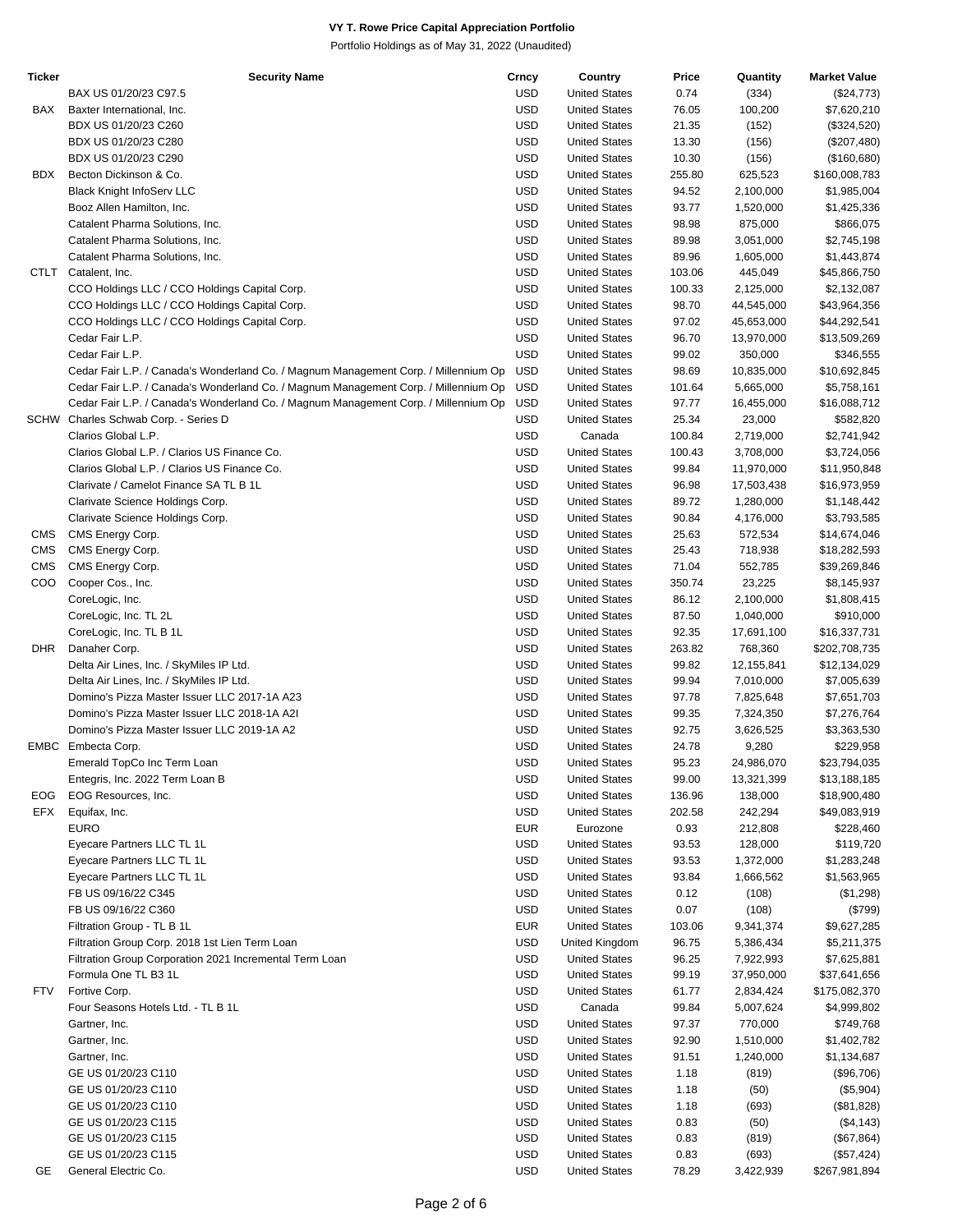| <b>Ticker</b> | <b>Security Name</b>                                                       | Crncy      | Country              | Price  | Quantity    | <b>Market Value</b> |
|---------------|----------------------------------------------------------------------------|------------|----------------------|--------|-------------|---------------------|
|               | General Electric Co.                                                       | <b>USD</b> | <b>United States</b> | 91.08  | 23,480,000  | \$21,384,410        |
|               | GOOG US 06/17/22 C1980                                                     | USD        | <b>United States</b> | 310.81 | (11)        | (\$341,892)         |
|               | GOOG US 06/17/22 C1980                                                     | <b>USD</b> | <b>United States</b> | 310.81 | (11)        | (\$341,892)         |
|               | GOOG US 06/17/22 C2000                                                     | <b>USD</b> | <b>United States</b> | 292.15 | (11)        | (\$321,363)         |
|               | GOOG US 06/17/22 C2000                                                     | <b>USD</b> | <b>United States</b> | 292.15 | (11)        | (\$321,363)         |
|               | GOOG US 06/17/22 C2100                                                     | USD        | <b>United States</b> | 202.27 | (11)        | (\$222,498)         |
|               | GOOG US 06/17/22 C2100                                                     | <b>USD</b> | <b>United States</b> | 202.27 | (11)        | (\$222,498)         |
|               | GOOG US 06/17/22 C2550                                                     | <b>USD</b> | <b>United States</b> | 5.06   | (7)         | (\$3,539)           |
|               | GOOG US 06/17/22 C2600                                                     | <b>USD</b> | <b>United States</b> | 2.94   | (8)         | (\$2,352)           |
|               | GOOG US 06/17/22 C2650                                                     | USD        | <b>United States</b> | 1.74   | (8)         | (\$1,396)           |
|               | GOOGL US 01/20/23 C3200                                                    | USD        | <b>United States</b> | 24.39  | (20)        | (\$48,781)          |
|               | GOOGL US 01/20/23 C3300                                                    | USD        | <b>United States</b> | 17.79  | (20)        | (\$35,580)          |
|               | GOOGL US 01/20/23 C3400                                                    | <b>USD</b> | <b>United States</b> | 13.01  | (20)        | (\$26,018)          |
|               | GOOGL US 01/20/23 C3500                                                    | USD        | <b>United States</b> | 9.52   | (20)        | (\$19,030)          |
|               | Hadrian Merger Sub, Inc.                                                   | <b>USD</b> | <b>United States</b> | 97.80  | 11,184,000  | \$10,937,672        |
|               | Heartland Dental LLC - TL 1L                                               | <b>USD</b> | <b>United States</b> | 96.05  | 30,162,534  | \$28,971,114        |
|               | Heartland Dental, LLC 2021 Incremental Term Loan                           | <b>USD</b> | <b>United States</b> | 96.50  |             |                     |
|               |                                                                            |            |                      |        | 2,803,813   | \$2,705,679         |
|               | Hilton Domestic Operating Co., Inc.                                        | USD        | <b>United States</b> | 86.90  | 1,030,000   | \$895,065           |
|               | Hilton Domestic Operating Co., Inc.                                        | USD        | <b>United States</b> | 101.77 | 615,000     | \$625,886           |
|               | Hilton Domestic Operating Co., Inc.                                        | USD        | <b>United States</b> | 91.82  | 540,000     | \$495,828           |
|               | Hilton Worldwide Finance LLC / Hilton Worldwide Finance Corp.              | <b>USD</b> | <b>United States</b> | 100.76 | 250,000     | \$251,900           |
|               | HOLX Hologic, Inc.                                                         | USD        | <b>United States</b> | 75.27  | 497,125     | \$37,418,599        |
|               | Hologic, Inc.                                                              | USD        | <b>United States</b> | 90.15  | 1,115,000   | \$1,005,173         |
|               | HOLX US 01/20/23 C85                                                       | <b>USD</b> | <b>United States</b> | 3.68   | (545)       | (\$200,666)         |
|               | HOLX US 01/20/23 C90                                                       | <b>USD</b> | <b>United States</b> | 2.40   | (545)       | (\$130,608)         |
|               | Howden Group Holdings Ltd. - TL B 1L                                       | USD        | United Kingdom       | 96.75  | 27,993,633  | \$27,083,840        |
|               | Howmet Aerospace, Inc.                                                     | USD        | <b>United States</b> | 91.48  | 3,185,000   | \$2,913,638         |
|               | HUB International Ltd.                                                     | <b>USD</b> | <b>United States</b> | 93.43  | 2,790,000   | \$2,606,823         |
|               | HUB International Ltd.                                                     | <b>USD</b> | <b>United States</b> | 101.16 | 44,850,000  | \$45,371,157        |
|               | HUB International Ltd. - TL B3 1L                                          | USD        | <b>United States</b> | 96.80  | 82,675,782  | \$80,027,594        |
|               | HUB International Ltd. TL B 1L                                             | <b>USD</b> | <b>United States</b> | 96.36  | 1,063,738   | \$1,025,012         |
|               | HUB International Ltd. TL B 1L                                             | <b>USD</b> | <b>United States</b> | 96.36  | 3,235,954   | \$3,118,146         |
|               | HUB International Ltd. TL B 1L                                             | <b>USD</b> | <b>United States</b> | 96.36  | 124,044,330 | \$119,528,372       |
| HUM           | Humana, Inc.                                                               | USD        | <b>United States</b> | 454.23 | 100,161     | \$45,496,131        |
| IR            | Ingersoll Rand, Inc.                                                       | USD        | <b>United States</b> | 47.15  | 2,304,296   | \$108,647,556       |
|               | Insprire Brands TL B 1L                                                    | USD        | <b>United States</b> | 96.13  | 10,841,724  | \$10,421,607        |
| ICE           | Intercontinental Exchange, Inc.                                            | <b>USD</b> | <b>United States</b> | 102.39 | 1,208,784   | \$123,767,394       |
|               | IQVIA, Inc.                                                                | USD        | <b>United States</b> | 100.20 | 2,355,000   | \$2,359,628         |
|               | IRB Holding Corp 2022 Term Loan B                                          | USD        | <b>United States</b> | 97.03  | 11,544,102  | \$11,201,380        |
|               | KDP US 01/20/23 C40                                                        | <b>USD</b> | <b>United States</b> | 0.58   | (1, 196)    | (\$69,517)          |
|               | KDP US 01/20/23 C42                                                        | <b>USD</b> | <b>United States</b> | 0.27   | (1, 196)    | (\$32,600)          |
| KDP           | Keurig Dr Pepper, Inc.                                                     | <b>USD</b> | <b>United States</b> | 34.74  | 1,708,927   | \$59,368,124        |
|               | KFC Holding Co/Pizza Hut Holdings LLC/Taco Bell of America LLC             | USD        | <b>United States</b> | 99.80  | 30,325,000  | \$30,263,744        |
|               | Korn Ferry                                                                 | <b>USD</b> | <b>United States</b> | 96.23  | 2,345,000   | \$2,256,511         |
|               | Lamar Media Corp.                                                          | <b>USD</b> | <b>United States</b> | 94.00  | 3,610,000   | \$3,393,400         |
|               | Lamar Media Corp.                                                          | USD        | <b>United States</b> | 89.50  | 600,000     | \$537,000           |
|               | Lennox International, Inc.                                                 | USD        | <b>United States</b> | 100.03 | 1,500,000   | \$1,500,380         |
|               |                                                                            |            |                      |        |             |                     |
|               | Life Time, Inc.                                                            | USD        | <b>United States</b> | 96.33  | 9,459,000   | \$9,111,666         |
|               | Life Time, Inc. - TL B 1L                                                  | USD        | <b>United States</b> | 99.42  | 3,731,830   | \$3,710,062         |
| LIN           | Linde Public Ltd.                                                          | USD        | <b>United States</b> | 324.68 | 132,490     | \$43,016,853        |
|               | Live Nation Entertainment, Inc.                                            | USD        | <b>United States</b> | 99.31  | 595,000     | \$590,897           |
|               | Loire Finco Luxembourg Sarl - TL B 1L                                      | <b>USD</b> | United Kingdom       | 95.25  | 6,184,678   | \$5,890,905         |
|               | Loire Finco Luxembourg Sarl - TL B 1L                                      | <b>USD</b> | United Kingdom       | 95.25  | 14,430,915  | \$13,745,446        |
|               | Marriott International, Inc./MD                                            | USD        | <b>United States</b> | 97.03  | 2,175,000   | \$2,110,352         |
| MMC           | Marsh & McLennan Cos., Inc.                                                | USD        | <b>United States</b> | 159.95 | 708,605     | \$113,341,370       |
| МA            | Mastercard, Inc. - Class A                                                 | USD        | <b>United States</b> | 357.87 | 112,400     | \$40,224,588        |
|               | Medline Borrower, LP USD Term Loan B                                       | USD        | <b>United States</b> | 96.49  | 65,290,000  | \$62,995,775        |
|               | Mega Broadband Investments TL B 1L                                         | USD        | <b>United States</b> | 97.08  | 3,682,534   | \$3,575,125         |
| META          | Meta Platforms, Inc.                                                       | USD        | <b>United States</b> | 193.64 | 217,995     | \$42,212,552        |
| MSFT          | Microsoft Corp.                                                            | USD        | <b>United States</b> | 271.87 | 1,973,111   | \$536,429,688       |
|               | Mileage Plus Holdings LLC / Mileage Plus Intellectual Property Assets Ltd. | USD        | <b>United States</b> | 101.63 | 7,550,000   | \$7,673,216         |
|               | Mileage Plus Holdings LLC 2020 Term Loan B                                 | USD        | <b>United States</b> | 101.68 | 41,685,000  | \$42,385,558        |
|               | MSCI, Inc.                                                                 | USD        | <b>United States</b> | 94.84  | 1,250,000   | \$1,185,500         |
|               | MSCI, Inc.                                                                 | USD        | <b>United States</b> | 87.43  | 195,000     | \$170,489           |
|               | MSCI, Inc.                                                                 | USD        | <b>United States</b> | 91.74  | 3,025,000   | \$2,775,044         |
|               | MSCI, Inc.                                                                 | USD        | <b>United States</b> | 90.73  | 430,000     | \$390,128           |
|               | MSCI, Inc.                                                                 | <b>USD</b> | <b>United States</b> | 93.41  | 40,000      | \$37,364            |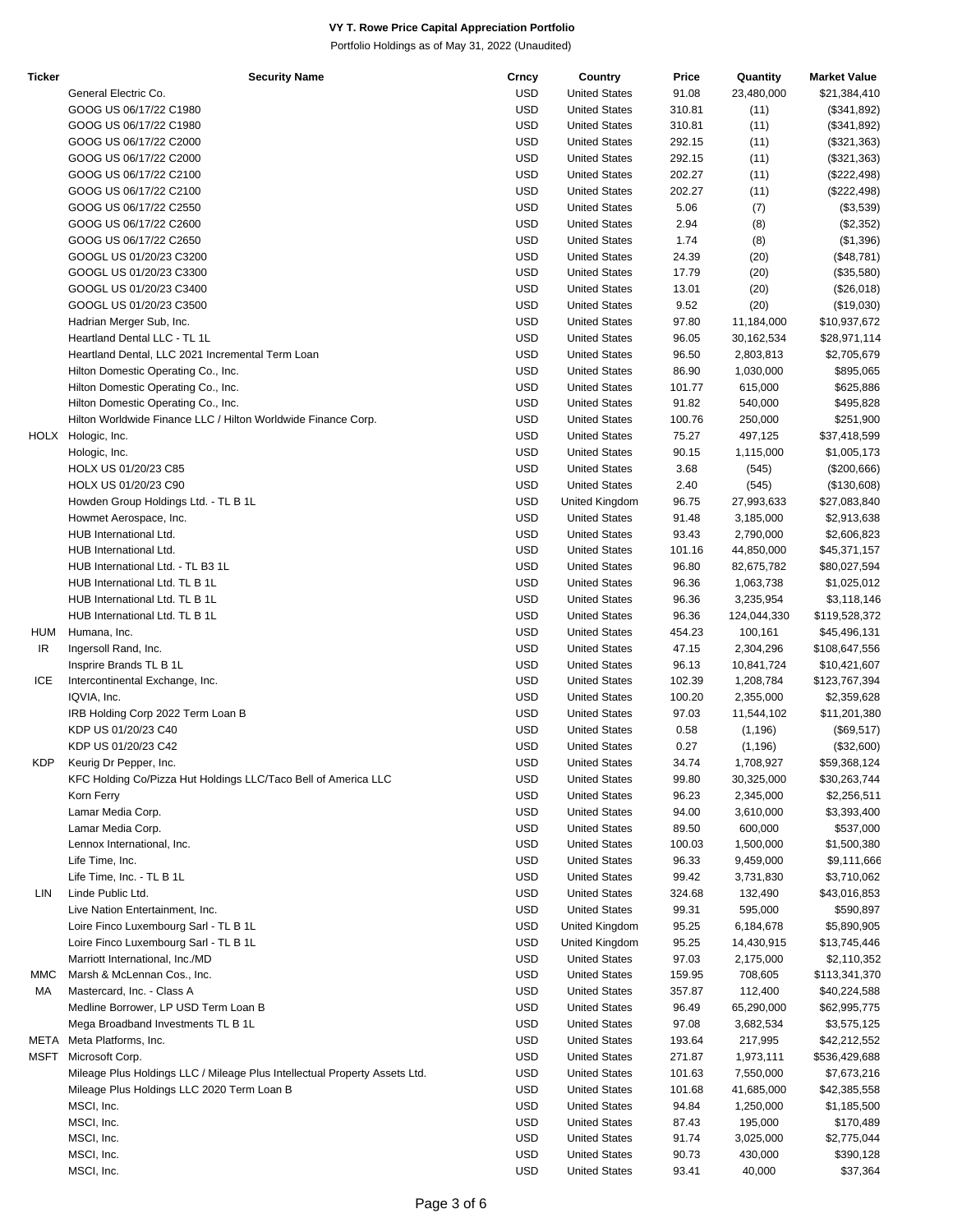| <b>Ticker</b> | <b>Security Name</b>                                  | Crncy      | Country              | Price  | Quantity   | <b>Market Value</b> |
|---------------|-------------------------------------------------------|------------|----------------------|--------|------------|---------------------|
| <b>MSCI</b>   | MSCI, Inc. - Class A                                  | <b>USD</b> | <b>United States</b> | 442.35 | 129,107    | \$57,110,481        |
|               | MSFT US 01/20/23 C320                                 | <b>USD</b> | <b>United States</b> | 9.71   | (192)      | (\$186,413)         |
|               | MSFT US 01/20/23 C320                                 | <b>USD</b> | <b>United States</b> | 9.71   | (192)      | (\$186,413)         |
|               | MSFT US 01/20/23 C320                                 | <b>USD</b> | <b>United States</b> | 9.71   | (733)      | (\$711,669)         |
|               | MSFT US 01/20/23 C330                                 | <b>USD</b> | <b>United States</b> | 7.43   | (223)      | (\$165,788)         |
|               | MSFT US 01/20/23 C330                                 | <b>USD</b> | <b>United States</b> | 7.43   | (192)      | (\$142,741)         |
|               | MSFT US 01/20/23 C330                                 | <b>USD</b> | <b>United States</b> | 7.43   | (192)      | (\$142,741)         |
|               | MSFT US 01/20/23 C330                                 | <b>USD</b> | <b>United States</b> | 7.43   | (108)      | (\$80,292)          |
|               | MSFT US 01/20/23 C330                                 | <b>USD</b> | <b>United States</b> | 7.43   | (126)      | (\$93,674)          |
|               | MSFT US 01/20/23 C330                                 | <b>USD</b> | <b>United States</b> | 7.43   | (126)      | (\$93,674)          |
|               | MSFT US 01/20/23 C335                                 | <b>USD</b> | <b>United States</b> | 6.46   | (223)      | (\$143,962)         |
|               | MSFT US 01/20/23 C340                                 | USD        | <b>United States</b> | 5.62   | (223)      | (\$125,386)         |
|               | MSFT US 01/20/23 C340                                 | <b>USD</b> | <b>United States</b> | 5.62   | (126)      | (\$70,846)          |
|               | MSFT US 01/20/23 C340                                 | <b>USD</b> | <b>United States</b> | 5.62   | (126)      | (\$70,846)          |
|               | MSFT US 01/20/23 C340                                 | <b>USD</b> | <b>United States</b> | 5.62   | (192)      | (\$107,956)         |
|               | MSFT US 01/20/23 C340                                 | <b>USD</b> | <b>United States</b> | 5.62   | (108)      | (\$60,725)          |
|               | MSFT US 01/20/23 C340                                 | <b>USD</b> | <b>United States</b> | 5.62   | (192)      | (\$107,956)         |
|               | MSFT US 01/20/23 C340                                 | <b>USD</b> | <b>United States</b> | 5.62   | (267)      | (\$150, 126)        |
|               | MSFT US 01/20/23 C340                                 | <b>USD</b> | <b>United States</b> | 5.62   | (119)      | (\$66,910)          |
|               | MSFT US 01/20/23 C345                                 | USD        | <b>United States</b> | 4.85   | (223)      | (\$108,225)         |
|               | MSFT US 01/20/23 C350                                 | <b>USD</b> | <b>United States</b> |        |            |                     |
|               |                                                       |            |                      | 4.21   | (223)      | (\$93,878)          |
|               | MSFT US 01/20/23 C350                                 | <b>USD</b> | <b>United States</b> | 4.21   | (267)      | (\$112,401)         |
|               | MSFT US 01/20/23 C350                                 | <b>USD</b> | <b>United States</b> | 4.21   | (119)      | (\$50,096)          |
|               | MSFT US 01/20/23 C350                                 | <b>USD</b> | <b>United States</b> | 4.21   | (387)      | (\$162,918)         |
|               | MSFT US 01/20/23 C350                                 | <b>USD</b> | <b>United States</b> | 4.21   | (192)      | (\$80,827)          |
|               | MSFT US 01/20/23 C350                                 | <b>USD</b> | <b>United States</b> | 4.21   | (192)      | (\$80,827)          |
|               | MSFT US 01/20/23 C350                                 | <b>USD</b> | <b>United States</b> | 4.21   | (108)      | (\$45,465)          |
|               | MSFT US 01/20/23 C350                                 | USD        | <b>United States</b> | 4.21   | (126)      | (\$53,043)          |
|               | MSFT US 01/20/23 C350                                 | <b>USD</b> | <b>United States</b> | 4.21   | (126)      | (\$53,043)          |
|               | MSFT US 01/20/23 C355                                 | <b>USD</b> | <b>United States</b> | 3.64   | (388)      | (\$141,045)         |
|               | MSFT US 01/20/23 C360                                 | <b>USD</b> | <b>United States</b> | 3.13   | (387)      | (\$121, 116)        |
|               | MSFT US 01/20/23 C360                                 | <b>USD</b> | <b>United States</b> | 3.13   | (119)      | (\$37,242)          |
|               | MSFT US 01/20/23 C360                                 | <b>USD</b> | <b>United States</b> | 3.13   | (267)      | (\$83,560)          |
|               | MSFT US 01/20/23 C365                                 | <b>USD</b> | <b>United States</b> | 2.71   | (264)      | (\$71,517)          |
| ΝI            | NiSource, Inc.                                        | <b>USD</b> | <b>United States</b> | 25.94  | 212,390    | \$5,509,397         |
|               | NiSource, Inc.                                        | USD        | <b>United States</b> | 95.00  | 9,465,000  | \$8,991,750         |
| NVDA          | Nvidia Corp.                                          | <b>USD</b> | <b>United States</b> | 186.72 | 367,795    | \$68,674,682        |
| <b>NXPI</b>   | NXP Semiconductor NV - NXPI - US                      | <b>USD</b> | Netherlands          | 189.76 | 606,090    | \$115,011,638       |
|               | Pacific Dental Services TL B 1L                       | <b>USD</b> | <b>United States</b> | 96.38  | 2,486,213  | \$2,396,087         |
|               | Pathway Vet Alliance LLC TL B 1L                      | <b>USD</b> | <b>United States</b> | 95.69  | 2,139,206  | \$2,046,953         |
|               | PEG US 07/15/22 C65                                   | <b>USD</b> | <b>United States</b> | 4.06   | (439)      | (\$178,250)         |
|               | PEG US 07/15/22 C70                                   | <b>USD</b> | <b>United States</b> | 1.14   | (439)      | (\$50,240)          |
|               | PEG US 07/15/22 C75                                   | USD        | <b>United States</b> | 0.17   | (439)      | (\$7,423)           |
| PKI           | PerkinElmer, Inc.                                     | <b>USD</b> | <b>United States</b> | 149.67 | 1,176,202  | \$176,042,153       |
|               | PetVet Care Centers LLC                               | <b>USD</b> | <b>United States</b> | 96.19  | 7,922,346  | \$7,620,306         |
|               | PetVet Care Centers LLC 2021 2L                       | <b>USD</b> | <b>United States</b> | 98.33  | 655,000    | \$644,083           |
|               | PetVet Care Centers LLC TL 1L                         | <b>USD</b> | <b>United States</b> | 96.19  | 2,103,895  | \$2,023,684         |
|               | PetVet Care Centers, LLC 2021 Term Loan B3            | USD        | <b>United States</b> | 96.75  | 12,415,911 | \$12,012,394        |
|               | Photo Holdings Merger Sub, Inc.                       | <b>USD</b> | <b>United States</b> | 85.23  | 7,450,000  | \$6,349,300         |
| <b>PXD</b>    | Pioneer Natural Resources Co.                         | <b>USD</b> | <b>United States</b> | 277.94 | 103,700    | \$28,822,378        |
| <b>PNC</b>    | PNC Financial Services Group, Inc.                    | <b>USD</b> | <b>United States</b> | 175.41 | 1,153,213  | \$202,285,092       |
|               | PNC US 01/20/2023 C220                                | <b>USD</b> | <b>United States</b> | 2.44   | (149)      | (\$36,343)          |
|               | PNC US 01/20/2023 C230                                | <b>USD</b> | <b>United States</b> | 1.59   | (149)      | (\$23,673)          |
|               | PNC US 01/20/23 C190                                  | <b>USD</b> | <b>United States</b> | 9.10   | (317)      | (\$288,341)         |
|               | PNC US 01/20/23 C195                                  | <b>USD</b> | <b>United States</b> | 7.38   | (317)      | (\$234,040)         |
|               | PNC US 01/20/23 C200                                  | <b>USD</b> | <b>United States</b> | 5.95   | (317)      | (\$188,478)         |
|               | PNC US 01/20/23 C220                                  | <b>USD</b> | <b>United States</b> | 2.44   | (129)      | (\$31,465)          |
|               | PNC US 01/20/23 C220                                  | <b>USD</b> | <b>United States</b> | 2.44   | (44)       | (\$10,732)          |
|               | PNC US 01/20/23 C220                                  | <b>USD</b> | <b>United States</b> | 2.44   |            |                     |
|               |                                                       |            |                      |        | (212)      | (\$51,710)          |
|               | PNC US 01/20/23 C230                                  | USD        | <b>United States</b> | 1.59   | (212)      | (\$33,682)          |
|               | PNC US 01/20/23 C230                                  | <b>USD</b> | <b>United States</b> | 1.59   | (129)      | (\$20,495)          |
|               | PNC US 01/20/23 C230                                  | <b>USD</b> | <b>United States</b> | 1.59   | (44)       | (\$6,991)           |
|               | Polaris Newco LLC USD Term Loan B                     | <b>USD</b> | <b>United States</b> | 95.95  | 2,795,950  | \$2,682,613         |
|               | Press Ganey Holdings, Inc. 2021 Term Loan B           | <b>USD</b> | <b>United States</b> | 95.75  | 3,874,824  | \$3,710,144         |
|               | Press Ganey Holdings, Inc. 2022 Incremental Term Loan | <b>USD</b> | <b>United States</b> | 95.31  | 2,455,000  | \$2,339,922         |
|               | Project Boost Purchaser LLC                           | <b>USD</b> | <b>United States</b> | 96.00  | 2,904,598  | \$2,788,414         |
| <b>PEG</b>    | Public Service Enterprise Group, Inc.                 | <b>USD</b> | <b>United States</b> | 68.54  | 131,700    | \$9,026,718         |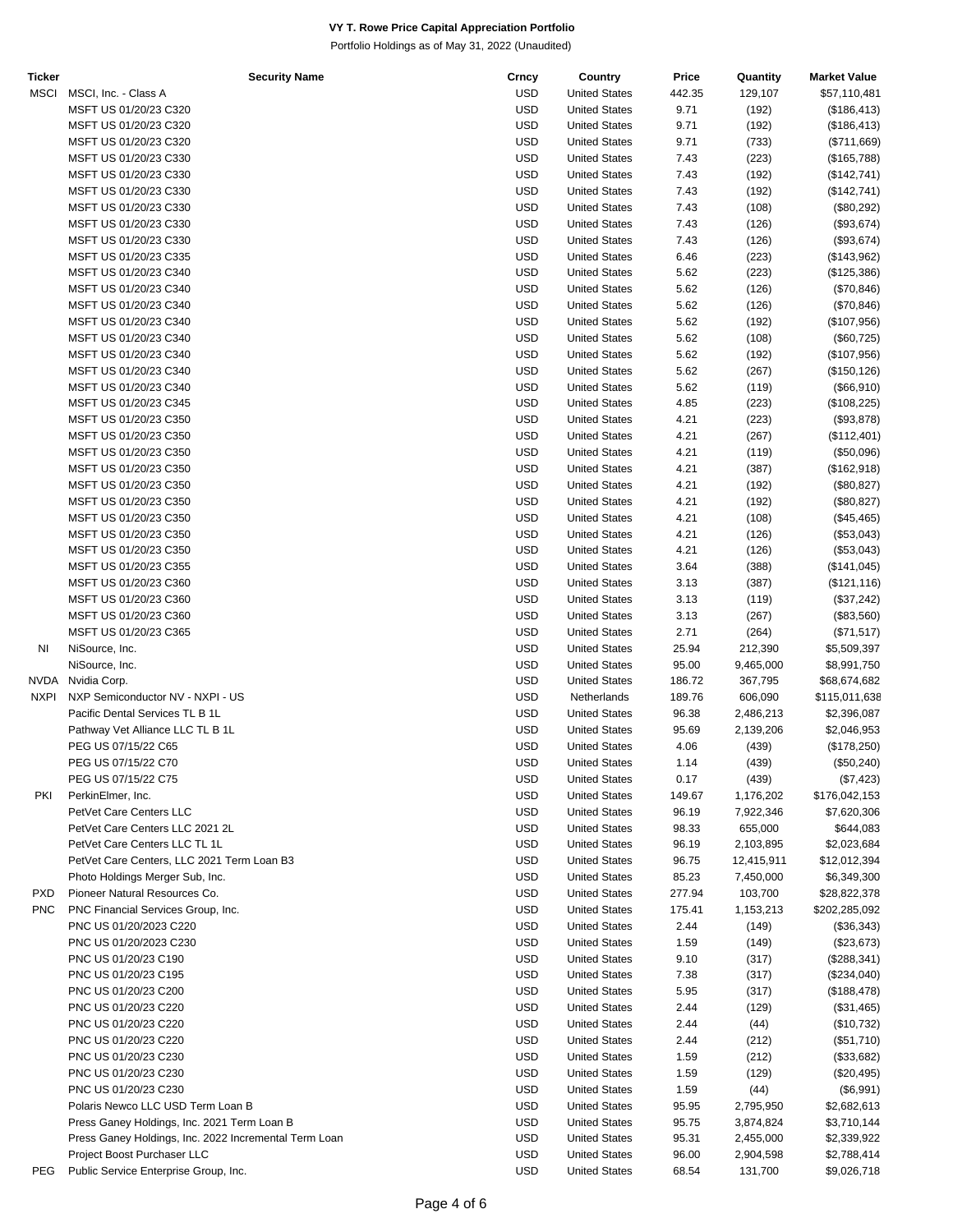| Ticker     | <b>Security Name</b>                              | Crncy      | Country              | Price  | Quantity    | <b>Market Value</b> |
|------------|---------------------------------------------------|------------|----------------------|--------|-------------|---------------------|
|            | RealPage, Inc. Term Loan B 1L                     | <b>USD</b> | <b>United States</b> | 96.19  | 31,358,909  | \$30,165,514        |
|            | RealPage, Inc. Term Loan B 2L                     | <b>USD</b> | <b>United States</b> | 98.42  | 1,125,000   | \$1,107,188         |
| <b>ROP</b> | Roper Technologies, Inc.                          | <b>USD</b> | <b>United States</b> | 442.44 | 166,175     | \$73,522,467        |
|            | Ryan Specialty Group LLC                          | <b>USD</b> | <b>United States</b> | 90.13  | 480,000     | \$432,640           |
|            | Ryan Specialty Group, LLC TL B 1L                 | <b>USD</b> | <b>United States</b> | 98.25  | 6,636,332   | \$6,520,196         |
| SPGI       | S&P Global, Inc.                                  | <b>USD</b> | <b>United States</b> | 349.48 | 234,000     | \$81,778,320        |
| CRM        | Salesforce, Inc.                                  | <b>USD</b> | <b>United States</b> | 160.24 | 588,464     | \$94,295,471        |
|            | SBA Communications Corp.                          | <b>USD</b> | <b>United States</b> | 97.90  | 4,745,000   | \$4,645,569         |
|            |                                                   |            |                      |        |             |                     |
|            | SBA Communications Corp.                          | <b>USD</b> | <b>United States</b> | 89.10  | 1,285,000   | \$1,144,871         |
|            | SBUX 01/20/23 C97.5                               | <b>USD</b> | <b>United States</b> | 2.10   | (439)       | (\$92,222)          |
|            | SBUX US 01/20/23 C100                             | <b>USD</b> | <b>United States</b> | 1.73   | (439)       | (\$75,887)          |
|            | SBUX US 01/20/23 C100                             | <b>USD</b> | <b>United States</b> | 1.73   | (449)       | (\$77,616)          |
|            | SBUX US 01/20/23 C105                             | <b>USD</b> | <b>United States</b> | 1.18   | (449)       | (\$52,839)          |
|            | SBUX US 01/20/23 C105                             | <b>USD</b> | <b>United States</b> | 1.18   | (439)       | (\$51,662)          |
|            | SBUX US 01/20/23 C97.5                            | <b>USD</b> | <b>United States</b> | 2.10   | (449)       | (\$94,323)          |
| EIX        | <b>SCE Trust IV</b>                               | <b>USD</b> | <b>United States</b> | 21.73  | 390,642     | \$8,488,651         |
|            | SeaWorld Parks & Entertainment, Inc. TL B 1L      | <b>USD</b> | <b>United States</b> | 97.21  | 8,258,605   | \$8,028,397         |
|            | Sensata Technologies BV                           | <b>USD</b> | Netherlands          | 95.41  | 2,540,000   | \$2,423,401         |
|            | Sensata Technologies BV                           | <b>USD</b> | Netherlands          | 101.90 | 1,430,000   | \$1,457,238         |
|            | Sensata Technologies BV                           | <b>USD</b> | Netherlands          | 100.48 | 4,220,000   | \$4,240,089         |
|            | Sensata Technologies BV                           | <b>USD</b> | Netherlands          | 101.10 | 5,100,000   | \$5,155,947         |
|            | Sensata Technologies, Inc.                        | <b>USD</b> | <b>United States</b> | 89.64  | 1,240,000   | \$1,111,592         |
|            | Shopify, Inc.                                     | <b>USD</b> | Canada               | 85.90  | 4,300,000   | \$3,693,700         |
|            |                                                   | <b>USD</b> | <b>United States</b> |        |             |                     |
|            | Sirius XM Radio, Inc.                             |            |                      | 99.51  | 12,390,000  | \$12,329,475        |
|            | Six Flags Entertainment Corp.                     | <b>USD</b> | <b>United States</b> | 98.39  | 34,751,000  | \$34,192,899        |
|            | Six Flags Entertainment Corp.                     | <b>USD</b> | <b>United States</b> | 97.66  | 21,402,000  | \$20,901,835        |
|            | Six Flags Theme Parks, Inc.                       | <b>USD</b> | <b>United States</b> | 103.74 | 11,039,000  | \$11,452,079        |
|            | SkyMiles IP Ltd. 2020 Skymiles Term Loan B        | <b>USD</b> | <b>United States</b> | 101.21 | 14,050,639  | \$14,220,413        |
|            | Snap, Inc.                                        | <b>USD</b> | <b>United States</b> | 73.79  | 6,452,000   | \$4,760,803         |
|            | Sophia L.P. TL B 1L                               | <b>USD</b> | <b>United States</b> | 96.71  | 5,273,500   | \$5,099,912         |
|            | Sophia LP 2022 TL 1L                              | <b>USD</b> | <b>United States</b> | 97.50  | 2,273,333   | \$2,216,500         |
|            | Spotify USA, Inc.                                 | <b>USD</b> | <b>United States</b> | 81.50  | 7,236,000   | \$5,897,340         |
| SBUX       | Starbucks Corp.                                   | <b>USD</b> | <b>United States</b> | 78.50  | 642,727     | \$50,454,070        |
|            | State Street Corp.                                | <b>USD</b> | <b>United States</b> | 100.29 | 2,214,000   | \$2,220,452         |
|            | Storable, Inc. 2021 TL B 1L                       | <b>USD</b> | <b>United States</b> | 96.50  | 1,596,000   | \$1,540,140         |
|            | Sunshine Luxembourg VII Sarl - TL B 1L            | <b>USD</b> | <b>United States</b> | 96.14  | 23,235,715  | \$22,339,490        |
|            | Surgery Center Holdings, Inc.                     | <b>USD</b> | <b>United States</b> | 101.75 | 7,390,000   | \$7,519,251         |
|            | T-Mobile USA, Inc.                                | <b>USD</b> | <b>United States</b> | 87.90  | 860,000     | \$755,949           |
|            |                                                   | <b>USD</b> |                      |        |             |                     |
|            | T-Mobile USA, Inc.                                |            | <b>United States</b> | 91.44  | 2,665,000   | \$2,436,809         |
|            | T-Mobile USA, Inc.                                | <b>USD</b> | <b>United States</b> | 92.79  | 385,000     | \$357,253           |
|            | T. Rowe Price Government Reserve Fund             | <b>USD</b> | <b>United States</b> | 1.00   | 109,351,877 | \$109,351,877       |
| TEL        | TE Connectivity Ltd.                              | <b>USD</b> | <b>United States</b> | 129.39 | 1,498,661   | \$193,911,747       |
| <b>TDY</b> | Teledyne Technologies, Inc.                       | <b>USD</b> | <b>United States</b> | 405.15 | 108,011     | \$43,760,657        |
| TFX        | Teleflex, Inc.                                    | <b>USD</b> | <b>United States</b> | 287.74 | 139,288     | \$40,078,729        |
|            | Teleflex, Inc.                                    | <b>USD</b> | <b>United States</b> | 99.07  | 6,015,000   | \$5,958,845         |
|            | Teleflex, Inc.                                    | <b>USD</b> | <b>United States</b> | 96.29  | 700,000     | \$674,044           |
|            | Tenet Healthcare Corp.                            | <b>USD</b> | <b>United States</b> | 100.23 | 2,025,000   | \$2,029,647         |
| <b>TXN</b> | Texas Instruments, Inc.                           | <b>USD</b> | <b>United States</b> | 176.76 | 694,779     | \$122,809,136       |
| <b>TMO</b> | Thermo Fisher Scientific, Inc.                    | <b>USD</b> | <b>United States</b> | 567.57 | 395,774     | \$224,629,449       |
|            | TK Elevator US Newco, Inc.                        | <b>USD</b> | <b>United States</b> | 97.64  | 3,230,000   | \$3,153,675         |
|            | TK Elevator US NewCo, Inc. TL B 1L                | <b>USD</b> | <b>United States</b> | 96.70  | 6,038,924   | \$5,839,640         |
|            | TK Elevator US NewCo, Inc. TL B 1L                | <b>USD</b> | <b>United States</b> | 96.70  | 21,425,481  | \$20,718,440        |
|            | TMO US 01/20/23 C640                              | <b>USD</b> | <b>United States</b> | 28.15  | (154)       | (\$433,549)         |
|            | TransDigm UK Holdings PLC                         | <b>USD</b> | United Kingdom       | 100.94 | 655,000     | \$661,134           |
|            |                                                   |            |                      |        |             |                     |
|            | TransDigm, Inc.                                   | <b>USD</b> | <b>United States</b> | 95.87  | 2,100,000   | \$2,013,239         |
|            | TransDigm, Inc.                                   | <b>USD</b> | <b>United States</b> | 101.85 | 2,100,000   | \$2,138,808         |
|            | TransDigm, Inc.                                   | <b>USD</b> | <b>United States</b> | 99.43  | 940,000     | \$934,595           |
| TRU        | TransUnion                                        | <b>USD</b> | <b>United States</b> | 86.81  | 934,883     | \$81,157,193        |
|            | Twilio, Inc.                                      | <b>USD</b> | <b>United States</b> | 91.75  | 200,000     | \$183,500           |
|            | Twitter, Inc.                                     | <b>USD</b> | <b>United States</b> | 99.38  | 2,605,000   | \$2,588,732         |
|            | UKG, Inc. TL 2L                                   | <b>USD</b> | <b>United States</b> | 96.63  | 5,385,000   | \$5,203,256         |
|            | Ultimate Software Group Inc (The) 2021 Term Loan  | <b>USD</b> | <b>United States</b> | 97.33  | 114,394,779 | \$111,344,213       |
|            | Ultimate Software Group, Inc. - TL 1L             | <b>USD</b> | <b>United States</b> | 97.23  | 2,803,125   | \$2,725,537         |
|            | UNH US 01/20/23 C540                              | <b>USD</b> | <b>United States</b> | 26.68  | (292)       | (\$778,939)         |
|            | UNH US 01/20/23 C560                              | <b>USD</b> | <b>United States</b> | 19.82  | (164)       | (\$325,044)         |
|            | UNH US 01/20/23 C580                              | <b>USD</b> | <b>United States</b> | 14.54  | (164)       | (\$238,430)         |
|            | United Airlines 2012-1 Class A Pass Through Trust | <b>USD</b> | <b>United States</b> | 99.06  | 2,169,638   | \$2,149,275         |
|            |                                                   |            |                      |        |             |                     |